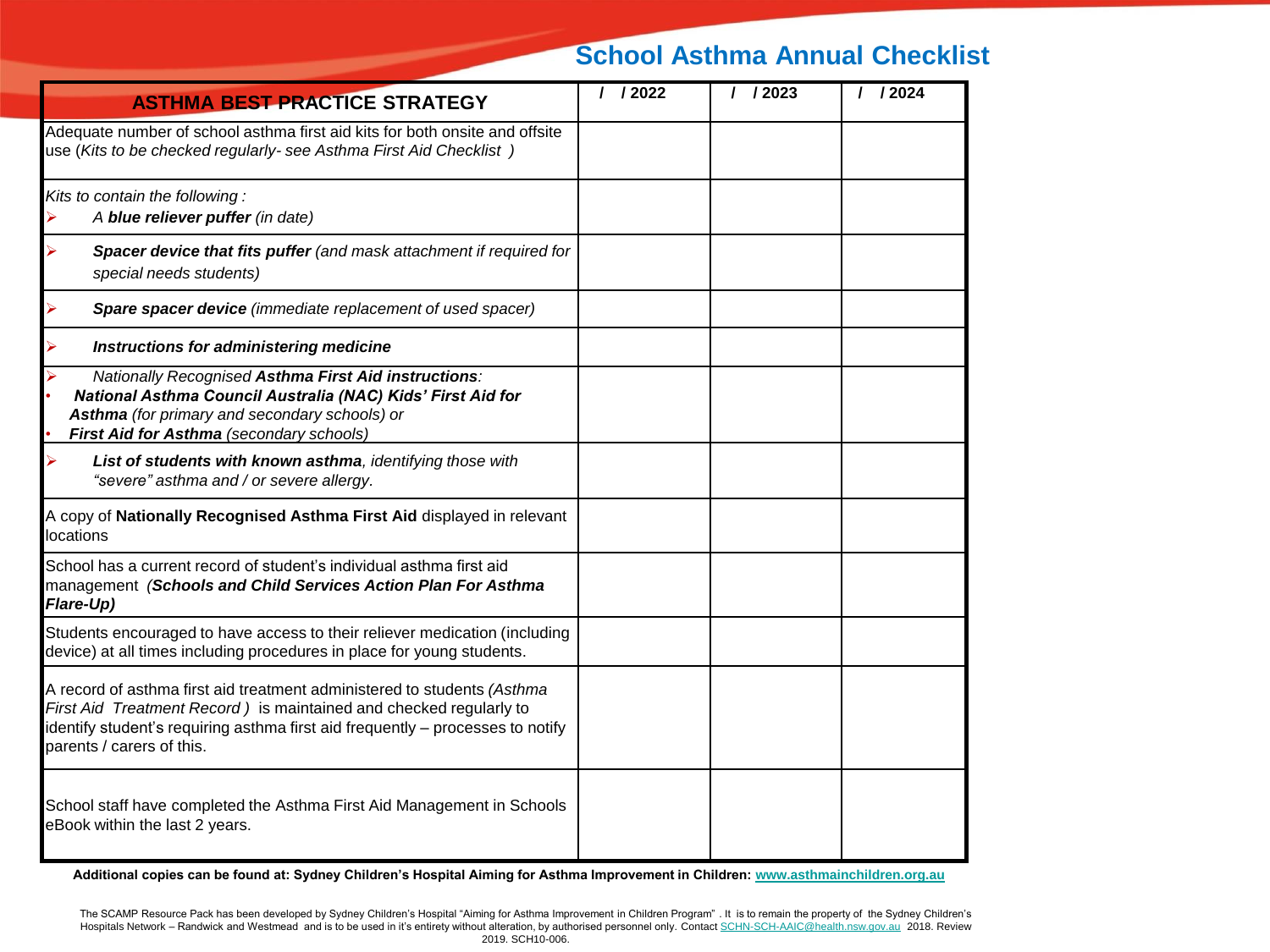## **Asthma First Aid Kit**

#### **It is highly recommended that the school asthma first aid kit includes the following:**

- A reliever medication puffer (blue/grey in colour) e.g. Ventolin®, Asmol® Airomir®
- A Spacer Device e.g. La Petite E-Chamber®, LiteAire®
- A spacer mask attachment for special needs students
- Instructions on how to administer the reliever medication using a spacer device.
- Instructions on how to implement Nationally Recognised Asthma First Aid *(e.g. Kids' First Aid for Asthma).*
- It is recommended that:
	- **The Asthma First Aid Kit is separate from the regular first aid kit**
	- A spare unused spacer is available to replace the one that has been used
	- There is an adequate number of Asthma First Aid Kits:
		- $\checkmark$  For use at the school
		- $\checkmark$  For use on excursions, sporting events, or anytime when students are away from the school
- The number of Asthma First Aid Kits required by a school will depend on the number of groups that may be away from the service at any one time.
- **Check the Asthma First Aid Kits regularly for availability of contents and expiry date on the Reliever puffer. Store in an accessible location and ensure all staff are aware of this.**

*LiteAire® (Collapsible Cardboard Spacer) and La Petite E-Chamber® ( 220 ml Paediatric Plastic Spacer) and mask attachments (if applicable) are available for purchase through Asthma Australia. Other brand spacers can be purchased from local pharmacies*

*In NSW, reliever puffers can be purchased over the counter from pharmacies – it is recommended that a written written request from the School Principal is provided. For other locations, please check with the relevant regulatory agencies.*

Newly purchased spacers need to be prepared prior to first use by following the below instructions (*not required for anti-static spacers such as LiteAire® or La Petite E-Chamber®*)

•Dismantle spacer and wash all parts in hot water and detergent solution •Do not rinse. Allow pieces to air dry.

•Reassemble spacer when all pieces are dry.

**NB:** *It is important not to dry with a cloth as this may cause static electricity to build up, resulting in the medication clinging to the inside wall of the spacer. This could prevent the correct dose of medication being delivered.*

The *National Health & Medical Research Council "Australian Guidelines for the Prevention and Control of Infection in Healthcare 2010"*, recommend that spacers from the school asthma first aid kit are not to be re-used by another student. This applies also to reliever puffers from the school asthma first aid kit **if used directly by the student without a spacer**.

The Asthma Resource Pack has been developed by Sydney Children's Hospital "Aiming for Asthma Improvement in Children Program" . It is to remain the property of the Sydney Children's Hospitals Network – Randwick and Westmead and is to be used in it's entirety without alteration, by authorised personnel only. Contact [SCHN-SCH-AAIC@health.nsw.gov.au](mailto:aaic@sesiahs.health.nsw.gov.au) 2018. Review 2019. SCH10-006.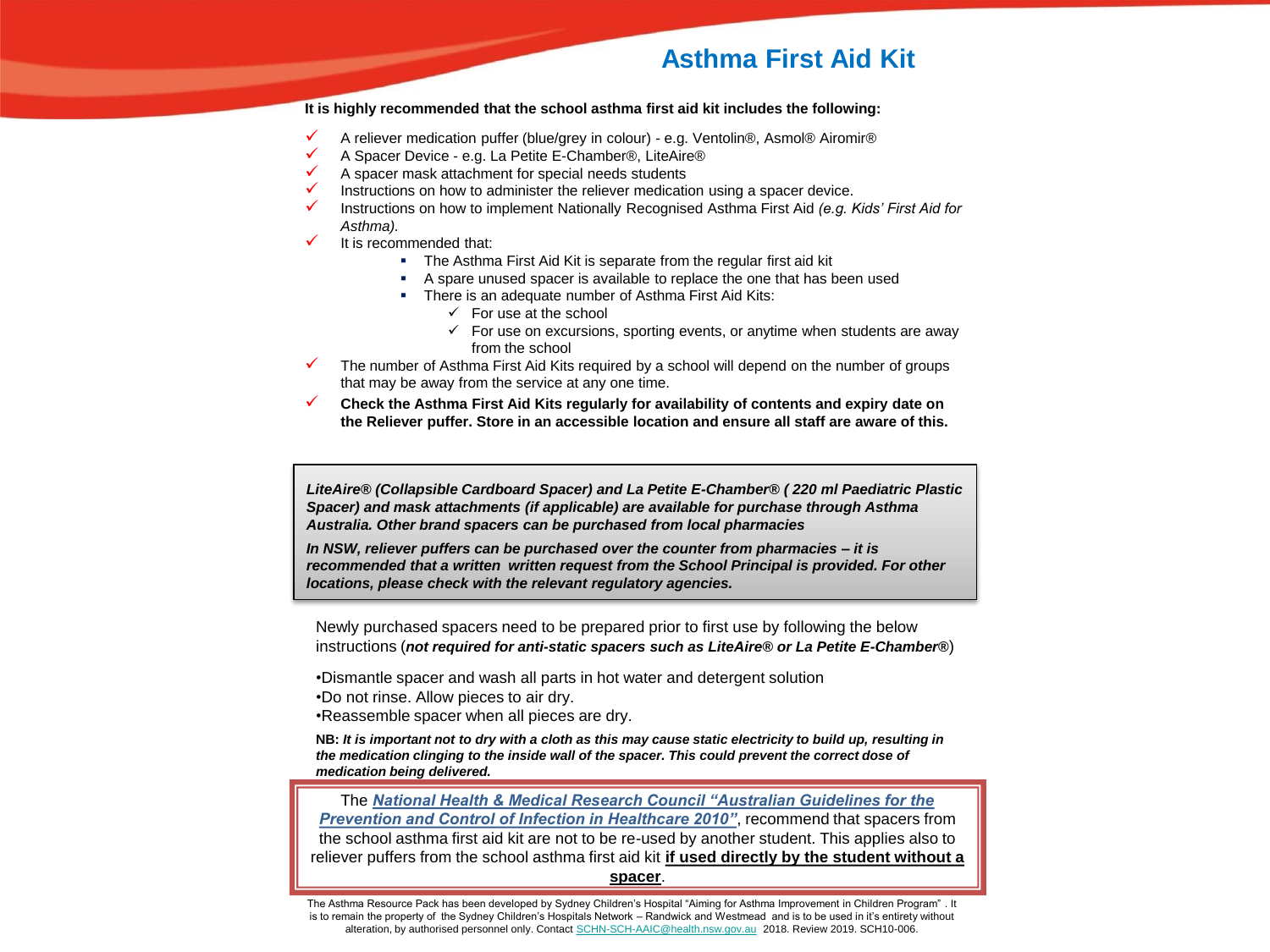### **Asthma First Aid Kit Checklist**

| <b>DATE</b> | <b>ASTHMA</b><br><b>FIRST AID</b><br><b>POSTER</b> | <b>SYMPTOM</b><br><b>SEVERITY</b><br><b>CHART</b> | <b>SPACER</b><br><b>DEVICE</b> | <b>BLUE</b><br><b>PUFFER</b><br><b>RELIEVER</b> | <b>PUFFER</b><br><b>EXPIRY DATE</b> | <b>SPARE</b><br><b>SPACER</b><br><b>DEVICE</b> | <b>NAME &amp;</b><br><b>INITIALS</b> | <b>COMMENTS</b> |
|-------------|----------------------------------------------------|---------------------------------------------------|--------------------------------|-------------------------------------------------|-------------------------------------|------------------------------------------------|--------------------------------------|-----------------|
|             |                                                    |                                                   |                                |                                                 |                                     |                                                |                                      |                 |
|             |                                                    |                                                   |                                |                                                 |                                     |                                                |                                      |                 |
|             |                                                    |                                                   |                                |                                                 |                                     |                                                |                                      |                 |
|             |                                                    |                                                   |                                |                                                 |                                     |                                                |                                      |                 |
|             |                                                    |                                                   |                                |                                                 |                                     |                                                |                                      |                 |
|             |                                                    |                                                   |                                |                                                 |                                     |                                                |                                      |                 |
|             |                                                    |                                                   |                                |                                                 |                                     |                                                |                                      |                 |
|             |                                                    |                                                   |                                |                                                 |                                     |                                                |                                      |                 |
|             |                                                    |                                                   |                                |                                                 |                                     |                                                |                                      |                 |
|             |                                                    |                                                   |                                |                                                 |                                     |                                                |                                      |                 |
|             |                                                    |                                                   |                                |                                                 |                                     |                                                |                                      |                 |
|             |                                                    |                                                   |                                |                                                 |                                     |                                                |                                      |                 |

The Asthma Resource Pack has been developed by Sydney Children's Hospital "Aiming for Asthma Improvement in Children Program" . It is to remain the property of the Sydney Children's Hospitals Network – Randwick and Westmead and is to be used in it's entirety without alteration, by authorised personnel only. Contact [SCHN-SCH-AAIC@health.nsw.gov.au](mailto:aaic@sesiahs.health.nsw.gov.au) 2018. Review 2019. SCH10-006.

**For additional copies: Sydney Children's Hospital Aiming for Asthma Improvement in Children: [www.schn.health.nsw.gov.au/parents-and-carers/our-services/asthma-improvement](http://www.schn.health.nsw.gov.au/parents-and-carers/our-services/asthma-improvement)**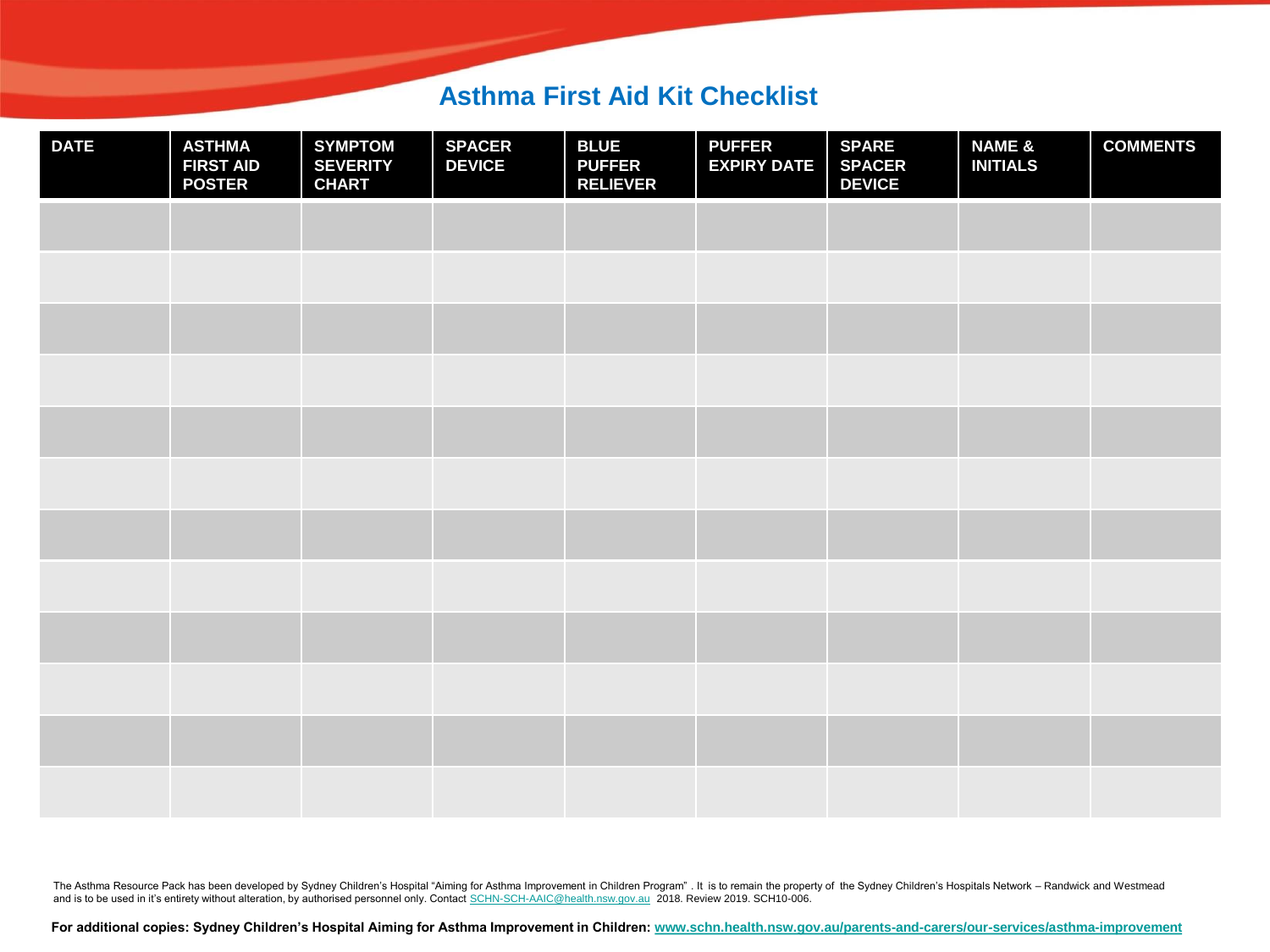### **Asthma First Aid Treatment Record**

To record asthma first aid treatments provided to students

| <b>DATE</b> | <b>STUDENT NAME</b> | <b>SYMPTOMS</b><br><b>BEFORE</b><br><b>TREATMENT</b> | <b>MEDICINE &amp;</b><br><b>DOSE GIVEN</b> | <b>TME MEDICINE</b><br><b>GIVEN</b> | <b>SYMPTOMS</b><br><b>AFTER</b><br><b>TREATMENT</b> | <b>ADMINISTERING</b><br><b>STAFF NAME /</b><br><b>SIGNATURE</b> | <b>WITNESSING</b><br><b>STAFF NAME/</b><br><b>SIGNATURE</b> | <b>TIME</b><br><b>PARENT</b><br><b>NOTIFIED</b> |
|-------------|---------------------|------------------------------------------------------|--------------------------------------------|-------------------------------------|-----------------------------------------------------|-----------------------------------------------------------------|-------------------------------------------------------------|-------------------------------------------------|
|             |                     |                                                      |                                            |                                     |                                                     |                                                                 |                                                             |                                                 |
|             |                     |                                                      |                                            |                                     |                                                     |                                                                 |                                                             |                                                 |
|             |                     |                                                      |                                            |                                     |                                                     |                                                                 |                                                             |                                                 |
|             |                     |                                                      |                                            |                                     |                                                     |                                                                 |                                                             |                                                 |
|             |                     |                                                      |                                            |                                     |                                                     |                                                                 |                                                             |                                                 |
|             |                     |                                                      |                                            |                                     |                                                     |                                                                 |                                                             |                                                 |
|             |                     |                                                      |                                            |                                     |                                                     |                                                                 |                                                             |                                                 |
|             |                     |                                                      |                                            |                                     |                                                     |                                                                 |                                                             |                                                 |
|             |                     |                                                      |                                            |                                     |                                                     |                                                                 |                                                             |                                                 |
|             |                     |                                                      |                                            |                                     |                                                     |                                                                 |                                                             |                                                 |
|             |                     |                                                      |                                            |                                     |                                                     |                                                                 |                                                             |                                                 |
|             |                     |                                                      |                                            |                                     |                                                     |                                                                 |                                                             |                                                 |

**For additional copies: Sydney Children's Hospital Aiming for Asthma Improvement in Children: [www.schn.health.nsw.gov.au/parents-and-carers/our-services/asthma-improvement](http://www.schn.health.nsw.gov.au/parents-and-carers/our-services/asthma-improvement)**

The Asthma Resource Pack has been developed by Sydney Children's Hospital "Aiming for Asthma Improvement in Children Program" . It is to remain the property of the Sydney Children's Hospitals Network – Randwick and Westmea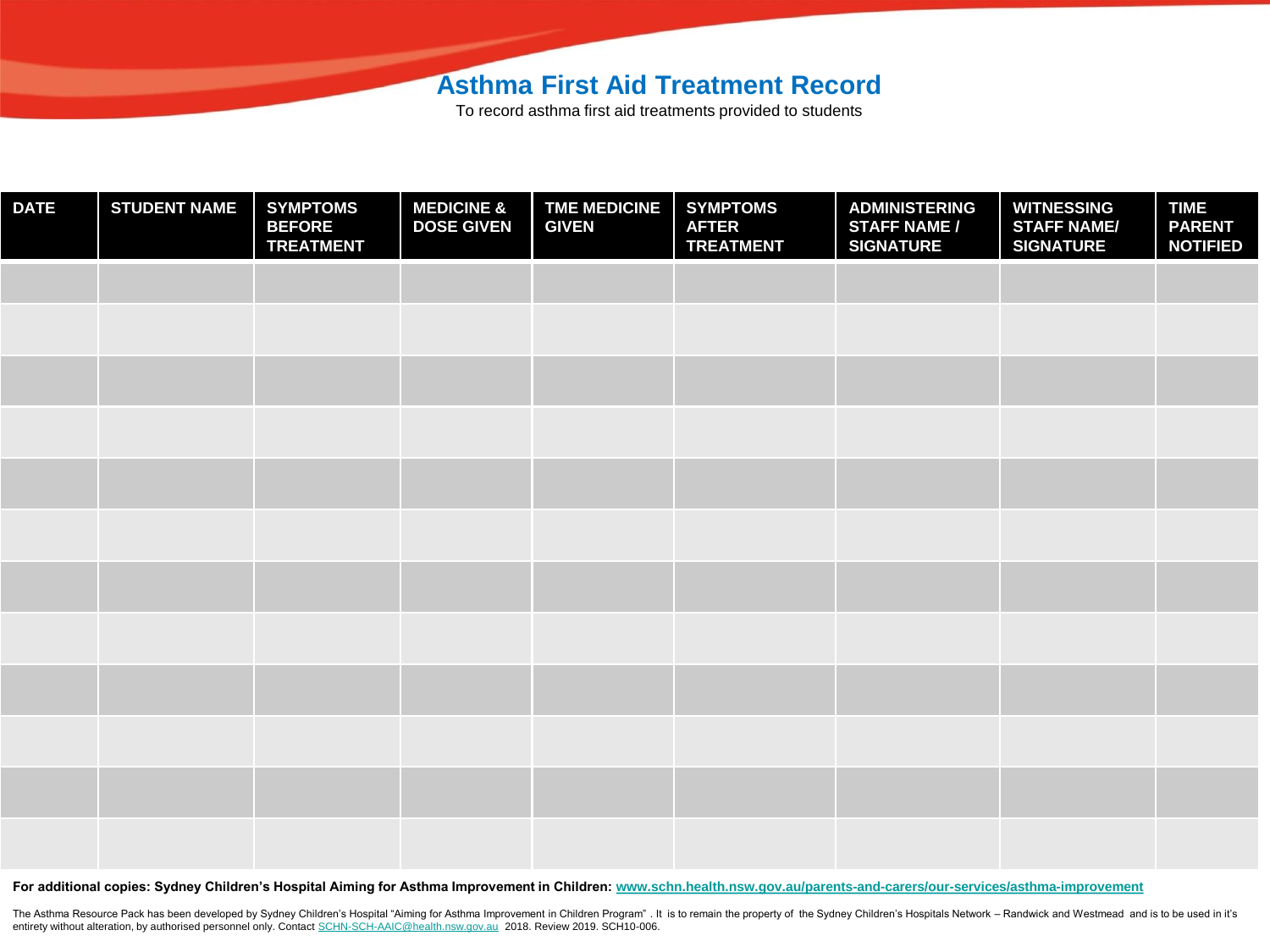### **Important Update Points**

It is recommended that the following asthma first aid points are discussed regularly at staff meetings or prior to overnight excursions to ensure school staff are kept updated in between formal emergency asthma management training

- Recognising an asthma flare-up, in particular, signs and symptoms of a severe / life threatening flare-up
- Emphasising the importance of all staff initiating asthma first aid on the spot, even for mild asthma symptoms
- Knowing

- which asthma medicine to use in asthma first aid (blue/grey reliever)
- how to use the puffer correctly with a spacer device, and how to improvise if a spacer device is not readily available
- how to implement nationally recognised asthma first aid (e.g National Asthma Council Australia "kids' first aid for asthma" plan)
- Importance of students having immediate access to their own reliever puffer and spacer, or turbuhaler® device.
- Being aware of the location of asthma first aid equipment and the importance of taking additional equipment for activities away from the school
- Knowing where to access a student's asthma first aid documentation